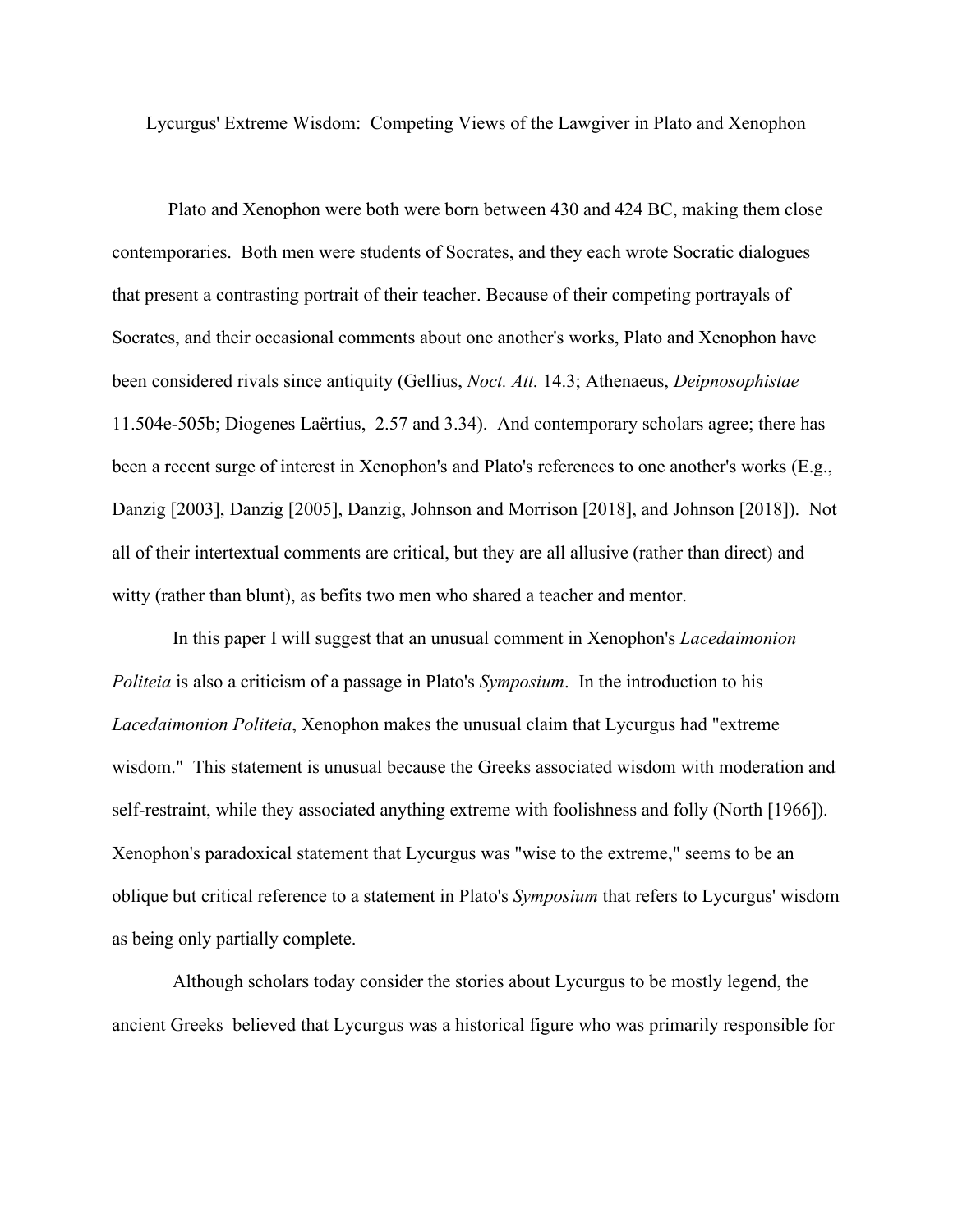establishing the Spartan constitution (which was widely admired). Thus, Lycurgus figures prominently in ancient discussions about just laws and good social practices.

I will argue that in the *Lacedaimonion Politeia* (1.1-2), when Xenophon states that Lycurgus was "wise to the extreme" (εἰς τὰ ἔσχατα σοφὸν), he is signaling his disagreement with Plato's disparagement of Lycurgus' wisdom in the *Symposium*, and also with the theory of Forms itself.

After a discussion of Xenophon's presentation of Lycurgus' wisdom in the *Lacedaimonion Politeia*, I will consider two passages in Plato's *Symposium* that also concern Lycurgus' wisdom (209d4-e5 and 210c3-6). In the first passage, Socrates praises Lycurgus as the paradigm of the wise lawgiver, but in the second passage he disparages the wisdom inherent in laws and institutions as being only halfway up the ascent to complete wisdom (contemplation of the Forms). I will argue that, while Xenophon agrees with Plato about what Lycurgus achieved, he disagrees with Plato on the degree of wisdom that this achievement represents. Finally, I will discuss the dates of composition for Xenophon's *Lacedaimonion Politeia* and Plato's *Symposium*. Although the dates of these two works cannot be precisely determined, it is likely that Plato wrote his *Symposium* first (around 380 BC; Dover [1965], Kahn [2002: 109n17]) and that Xenophon wrote his *Lacedaimonion Politeia* during the 360s, at around the same time as he was writing his own *Symposium* (Huss [1999: 16-17], Gray [2007: 42], Dillery [2017: 2000]). Thus Xenophon could easily have included a comment in his *Lacedaimonion Politeia* criticizing a passage in Plato's *Symposium*.

While the argument of this presentation may be complex, the idea behind it is simple: Xenophon shares Plato's understanding of what Lycurgus accomplished, but he disagrees with Plato about what that achievement represents. While Plato sees the creation of just laws and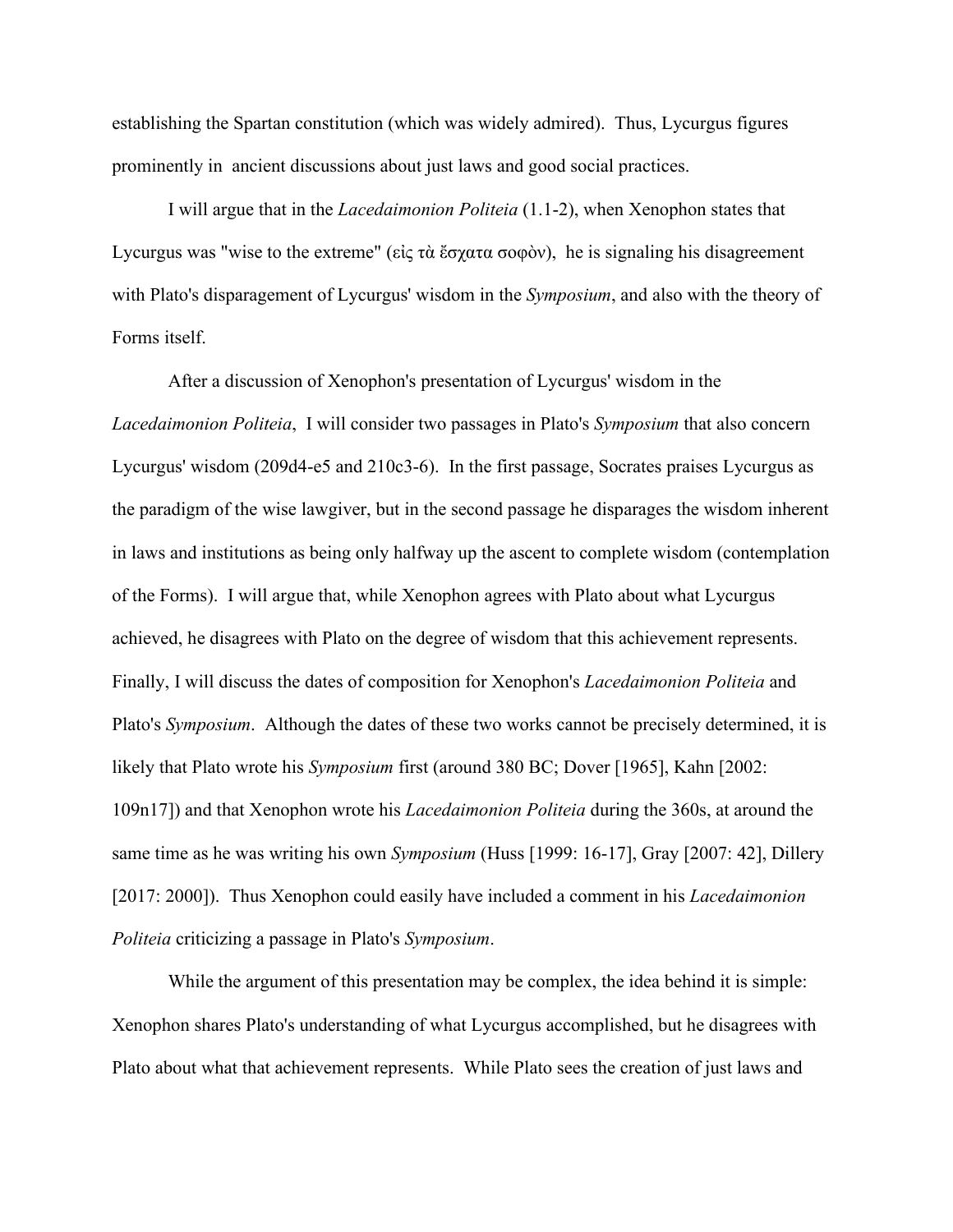institutions as the halfway point on the way to a higher type of wisdom, Xenophon sees it as the highest type of wisdom there is.

## Bibliography

- Danzig, Gabriel. 2003. "Did Plato read Xenophon's *Cyropaedia*?" In Scolnicov, S. and L. Brisson, eds. *The Laws: Selected Papers from the VI Symposium Platonicum*. Pages 286-297.
- Danzig, Gabriel. 2005. "Intra-Socratic Polemics: The *Symposia* of Plato and Xenophon." *GRBS* 45: 331-357.
- Danzig, Gabriel, David Johnson, and Donald Morrison, eds. 2018. *Plato and Xenophon: Comparative Studies*. Leiden: Brill.
- Dillery, John. 2017. "Xenophon: The Small Works." In Flower, Michael A., ed. 2017. *The Cambridge Companion to Xenophon*. Cambridge, UK: Cambridge University Press. Pages 195-219.
- Dover, Sir Kenneth. 1965. "The Date of Plato's *Symposium*." *Phronesis* 10: 2-20.
- Gray, Vivienne, J. 2007. *Xenophon: On Government*. Cambridge, UK: Cambridge University Press.
- Huss, Bernhard. 1999. *Xenophons Symposion: Ein Kommentar*. Stuttgart and Leipzig: Teubner.
- Johnson, David M. 2018. "Xenophon's Intertextual Socrates." In Danzig, Johnson, and Morrison, eds. Pages 71-98.